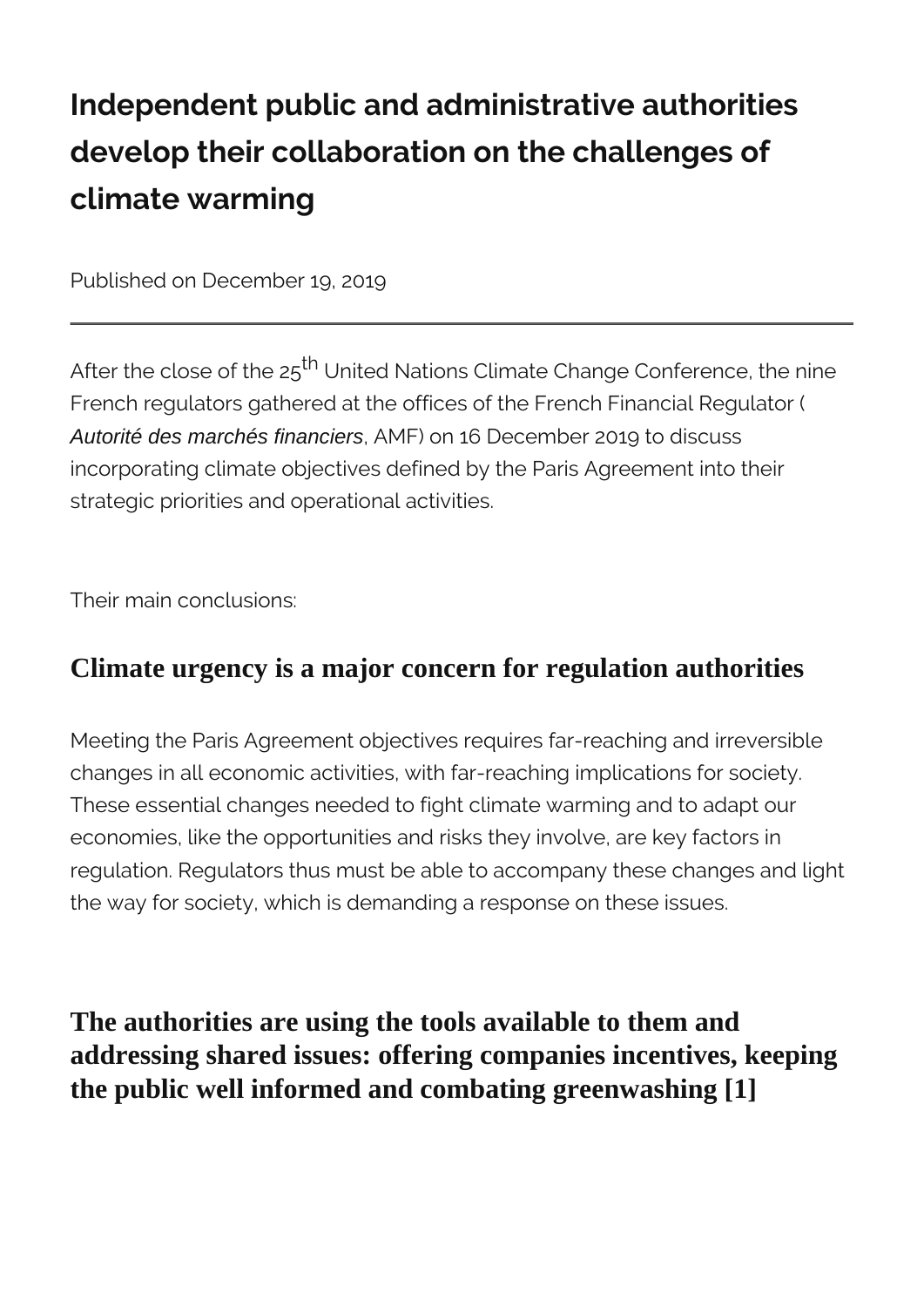To varying degrees, the authorities' mandates involve climate objectives, and in this framework, they are already using their tools to intervene (by raising awareness and monitoring regulated parties, defining recommendations and rules with incentives, etc.). Through data-driven regulation, regulators can also reduce information asymmetries, give companies positive incentives, and help public authorities and private parties make decisions by providing information on climate risk and the impact of activities on climate.

Keeping the public well-informed is also a key priority. Even though the public is demonstrating ever stronger convictions about climate change, its knowledge of the overall issues and the deeper impact of its actions (as consumers of energy, goods and services, or as savers, etc.) is often limited. Meanwhile, consumers are confronted with increasingly widespread use of greening as a marketing point. Education and combating greenwashing are therefore operating priorities for regulators.

## **Regulators' response to climate issues requires working together and sharing expertise**

In most cases, climate issues are a new area of expertise for authorities, who have opted to take a network approach to the discussion by seeking to pool their resources and expertise. In order to formalise their discussions and report on their progress, the authorities will deliver their first conclusions in a joint document that will be published shortly.

## **A framework of regular dialogue and collaboration among authorities**